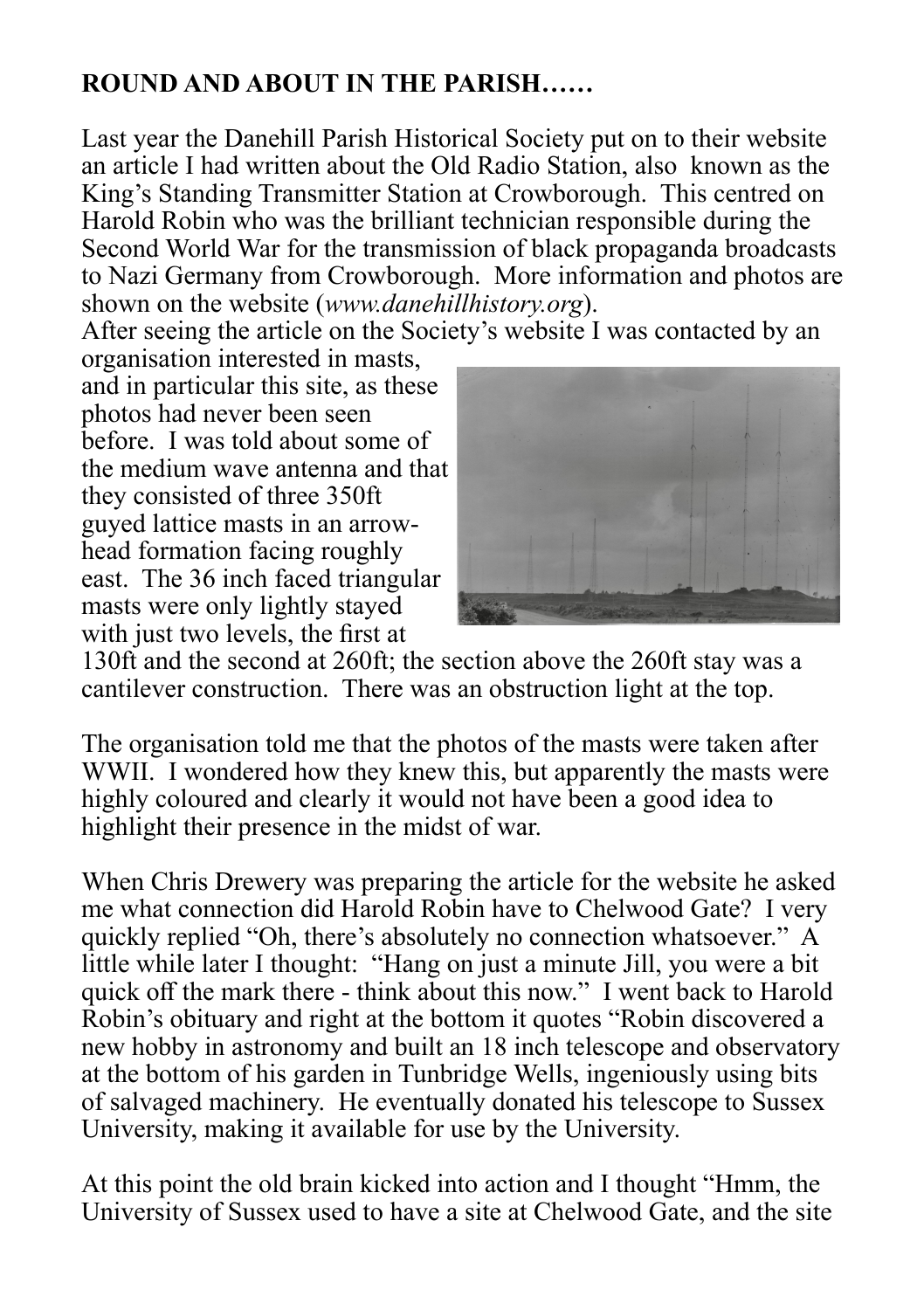

is now occupied by the Cats Protection League. Just as you are about to enter Cats Protection, there is a small Observatory near to the Bowling Green" I thought "I just wonder…".

I asked a friend [Valerie] who asked a

friend [Steve] who referred me to the correct department of the University of Sussex [now at Brighton]. Jungle drums work beautifully in a small village, and how lucky I am that they work for me. The answer is Yes, Harold Robin's telescope is indeed at Chelwood Gate.

The external photo of the Observatory behind the bowlers is from John Harryiott. The internal photos of the observatory are from the

University of Sussex. The photos of the masts are from the late Peter Kirby.

My thanks to Valerie King, Steve Ward, and to the University of Sussex for their help and also to John Harryiott and the late Peter Kirby.



**Jill Rolfe 740446**